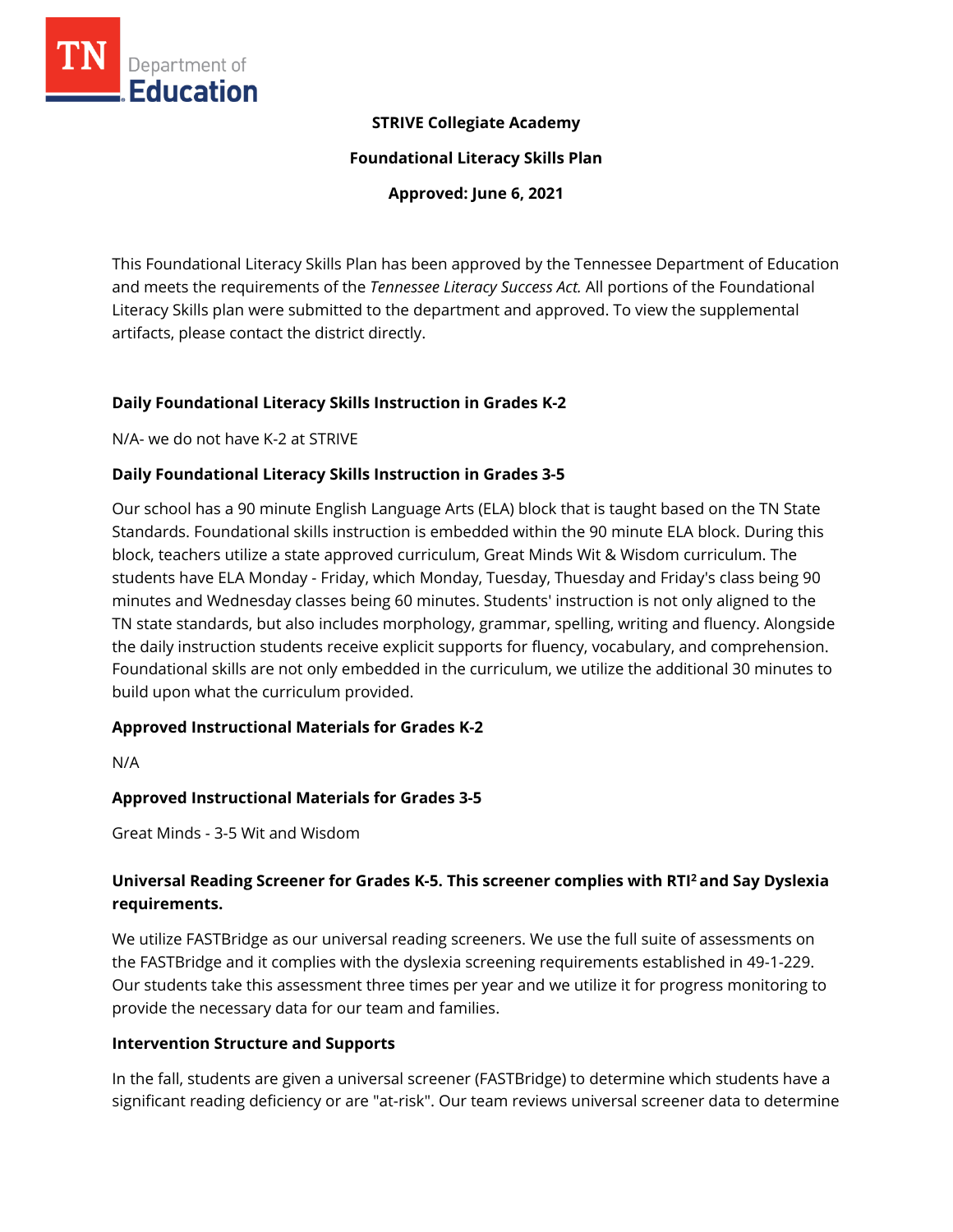Department of **Education** 

which students score between the 0-25th percentile. Those students demonstrating need are classified as in need of Tier II or Tier III instruction. Students classified as Tier II or Tier III are given a diagnostic assessment in FASTBridge to determone specific deficits in order to best assign students to a small group with an intervention that will narrpw skill gaps. Students receive small group intervention 4 times per week for at least 45 minutes in their area of greatest deficit. We have research-based options for reading intervention support available to our students who are "at-risk" and/or who have been identified with a significant reading deficiency. Our team can tailor the needs of our RTI group of students. If that intervention is not proving to be effective, more comprehensive, strategic interventions (such as SPIRE) become an option. Data teams meet every three weeks to determine if a change in the intervention or the person providing the intervention is warranted. Data teams use progress monitoring data to inform decisions about duration, changes when a student is not showing progress. The data team also looks at other variables (attendance, engagement) as part of the decision-making process before a change is made to the programming or provider. Intervention takes place four times a week during our Learning Lab time in the master schedule just for RTI. When students are in their RTI groups, they work on activities and assignments that make them stronger in that skill. For example, students who need instruction in comprehension may read a new text and answer scaffolded questions, all related to the knowledge-building unit they are studying in Tier I instruction. For students who need fluency support, they may receive intervention using the SPIRE program.

## **Parent Notification Plan/Home Literacy Reports**

Our school sends home a Parent Literacy Notification Letter in parent friendly language, which has been provided. In the parent notification letter, we provide a clear explanation of skill gaps and the depth and extent of student need. The letter will also provide information about how those gaps will be addressed during intervention. In the plan, it will be no cost activities provided for families to ensure they have the necessary support to support their child(ren) at home. In the letter we incorprate information regarding the importance of 3rd grade reading proficiency. Lastly, the letter includes a clear plan to communicate with families at least once a year.

### **Professional Development Plan**

Teachers within our school participate will participate in the free and optional Reading 360 Early Literacy Training alongside training provided by FASTBridge & Freckle Education. All of these trainings align to assessing and supporting students in learning phonics, phonemic awareness, vocabulary, etc. June 2021 - A cohort of our teachers will participate in Week 1 online training of the Early Literacy series training. July 2021 - We will partner with outside vendors (FASTBridge, Freckle Education, Corrective Reading, and the Achievement Network) to provide our team with additional literacy professional development. August 2021 - March 2022 - We will have regular professional development sessions to build skills in execution and analysis for all staff at STRIVE. In addition to thje PD sessions, teachers receive weekly Content Team meetings, Coaching Cycles and Instructional Walkthroughs in partnership with the MNPS (our LEA), Instruction Partners, and the Achievement Network using the IPG.